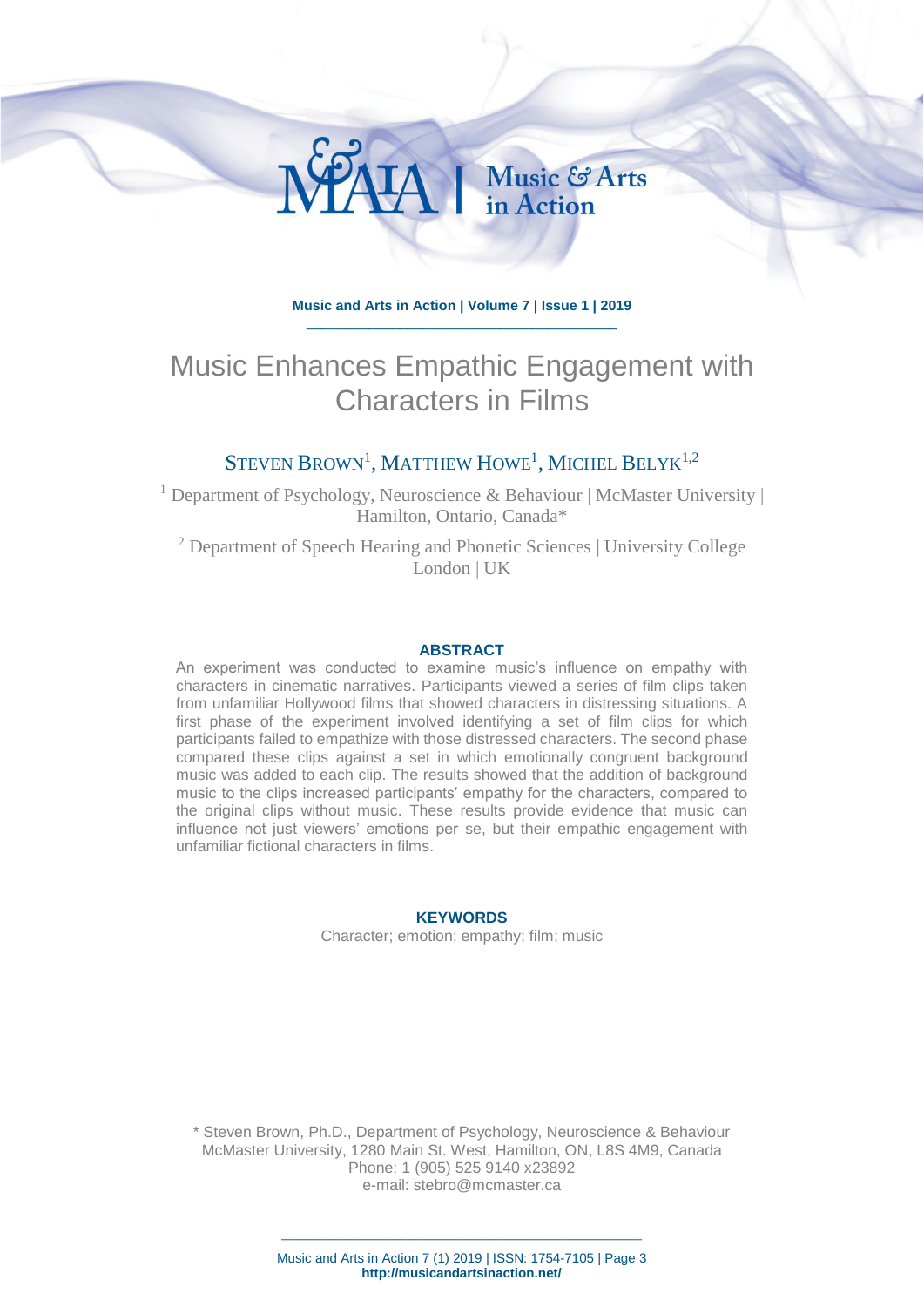#### **INTRODUCTION**

The dramatic arts would scarcely exist in human societies were it not for the fact that people feel a strong sense of empathy for characters, despite the fact that the presented scenarios are completely fictitious and that the characters are portrayed by professional actors. Through this empathic process, viewers of theatre and cinema come to experience the emotions of the portrayed characters – most typically the protagonist – in a vicarious manner. Aristotle, in *Poetics* (335 BCE/1996), argued that a major function of this empathic engagement with characters in theatre viewing is the experience of catharsis, especially when watching tragedies. For him, the social function of catharsis was to support emotion regulation in audience members. He proposed that tragedy promotes "through pity and fear the purification of such emotions" (Aristotle, 335 BCE/1996, p. 10). In fact, the word catharsis in ancient Greek implies actions related to purifying and purging (Hall, 2017).

Empathy is the automatic and contagious process of sharing in the (presumed) emotions of another person (de Waal, 2008; Hatfield et al., 2009). It is the process of vicariously experiencing the emotions of another person, resulting in a shared affective experience (Paulus et al., 2013). The psychology literature makes a distinction between, on the one hand, merely having a cognitive *awareness* of the emotions of another person without feeling their emotions (i.e., cognitive empathy, cold empathy) and, on the other, the contagious process of actually *feeling* the emotions imputed to another person (i.e., affective empathy, hot empathy) (Davis et al., 1987; Shamay-Tsoory, 2011). The current study focuses exclusively on the latter phenomenon of feeling another person's emotions. Empathy has been described as a process of interpersonal mirroring or mimicry (van der Schyff and Krueger, in press), and is thought to capitalize on the overt behavioral cues presented by another person, such as their posture, gestures, facial expressions, and tone of voice (Hatfield et al., 2009). Through mechanisms of perception-to-motor coupling, the perception of another person's emotional expressions is able to automatically trigger parallel emotional responses in viewers.

However, this mechanism is modulated by many factors, not least the relationship that one has with the other person. We typically only empathize with people who we like, feel close to, and thus sympathize with (de Waal, 2008; Ickes, 1993). Seeing someone we despise in a state of distress generally leads to schadenfreude, rather than empathy (Smith et al. 2009). Therefore, the literary and dramatic arts are crafted in such a manner that protagonists often bear a strong psychological resemblance to the self, and therefore serve as self-proxies (Storm, 2016). As a result, we can relate to protagonists as we do ourselves, leading us to sympathize and empathize with them, as occurs routinely when viewers watch fictional films (Coplan, 2006; Davis et al., 1987). If characters weren't similar to us, then the narrative arts would not be able to serve their primary cultural function as tools for behavioral modeling and social learning (Mar, 2018; Mar & Oatley, 2008). As Storm (2016) pointed out: "It is not only that authors invent characters in order to tell a story, but that the figures they create become vehicles for our own experience as observers or as readers. Characters in drama and in fiction are made to look and be like us (a basic feature of the "real person" concern) and as such they represent us and, in effect, stand in for us….Characters can, in short, be our experiential surrogates, just like we want them to be." (p. 95). This similarity between protagonists and ourselves strongly fosters our ability – and even need, according to Aristotle – to empathize with characters in drama, film, and fiction.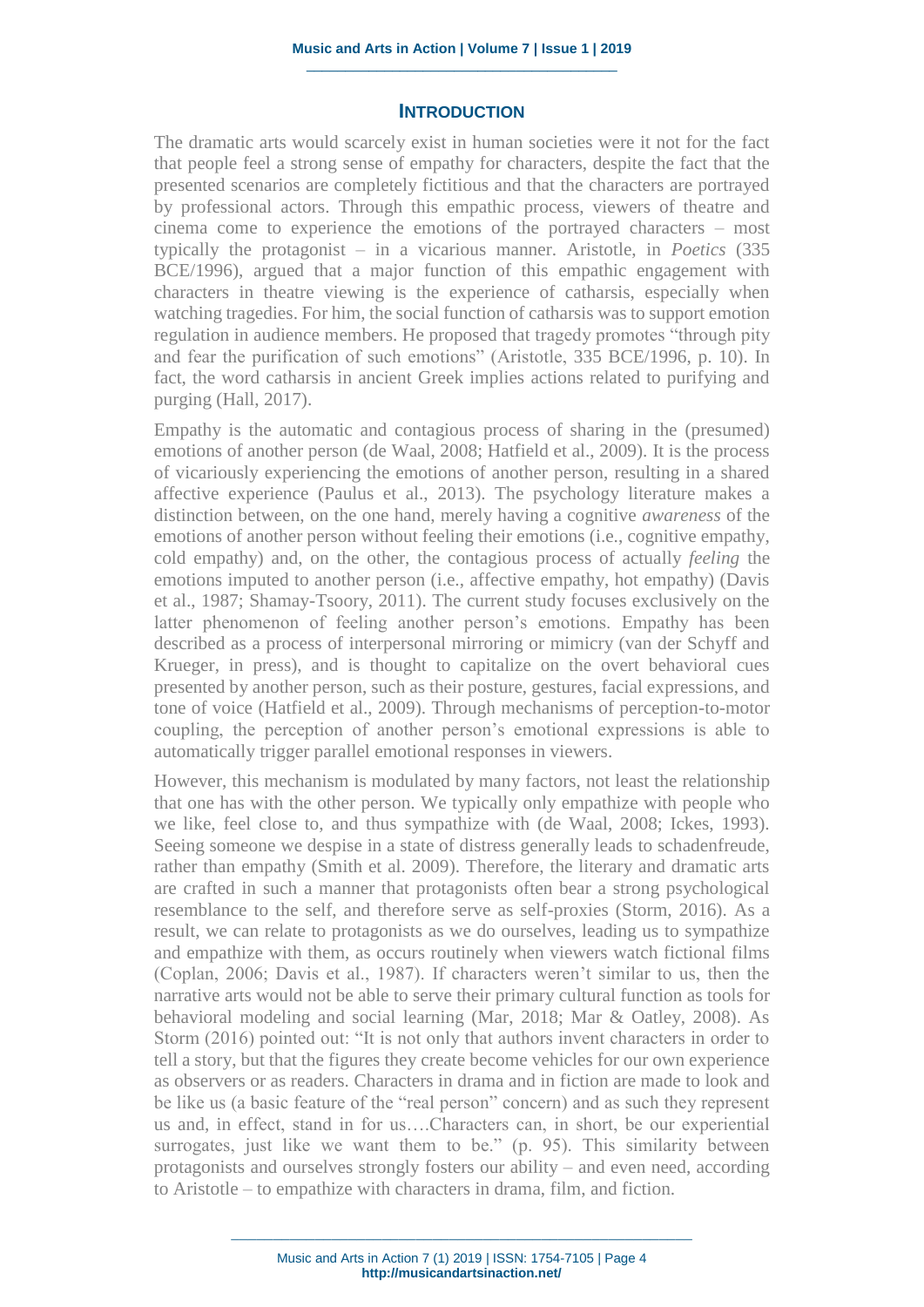A ubiquitous device that is used to shape emotional experiences during film viewing is background music, whose presence dates back to the very origin of cinema (Wierzbicki, 2009). The vast majority of the music that is played in films is "non-diegetic", meaning that the music does not exist within the storyworld of the characters, but is instead external to it (Cohen, 2010; Gorbman, 1987; Penner, 2017; Tan et al., 2017). As a result, the characters do not hear the music. The actors do not hear it either, and so the music does not function to make actors more expressive in their performances. The music, instead, is directed towards the film viewers, although diegetic musical forms – such as Sam singing *As Time Goes By* in *Casablanca* – are indeed directed towards characters within their narrative world. Compared to music-based narrative forms like opera, where the music is tightly coupled to each word uttered by the characters, underscore in film involves a far looser coupling to the narrative, modifying instead the overall emotional tone or kinetic properties of a scene and its characters. According to Chion (1994:8), music takes on a scene's "rhythm, tone, and phrasing". Exceptions to this loose coupling include the Mickey Mousing technique of tightly associating music to movement in children's cartoons, where there are far more synchronization points between the music and the action than are typically found in feature films (Jones, 1946; Stevens, 2009).

A guiding principle for the creation of cinematic underscore is that the music should be *congruent* with the emotions of the scene's narrative, with regard to both valence and intensity (Stevens, 2009). Cohen's congruence-association model (2010, 2013, 2015) is the standard cognitive account of the cross-modal relationship between visual and acoustic elements in film. This model covers the full-spectrum of processes from low-level multisensory binding (potentially across six channels of information processing, Cohen, 2013) to higher levels of emotional congruence between music and the working narrative. Regarding the latter, a scene of sadness for the protagonist should ideally be accompanied by music that, on its own, sounds sad to listeners. This allows the music to amplify the emotions of the scene beyond what would be possible without the music. There is much empirical evidence that music does just that, and that the so-called commutation technique of pairing different musical samples to a single film scene (Tagg, 2006) can strongly change the perceived emotional tone and narrative meaning of the scene for viewers (Boltz, 2001, 2004; Bullerjahn and Güldenring, 1994; Cohen 1993; Thompson et al., 1994). At the other extreme, playing music of the opposite emotional tone to the scene (e.g., playing happy music during a scene of sadness) can create an impression of irony or parody (Ireland, 2017), as seen in Carol Reed's film *The Third Man*. These two formats can be skilfully combined: a horror film taking place in an amusement park can combine fearful non-diegetic underscore with happy diegetic music coming from the merry-go-round.

While there is an abundant literature about music and emotion in cinema (e.g., Boltz, 2001, 2004; Chion,1994; Cohen, 2010; Tan et al., 2007), relatively few studies have looked at the relationship between music and empathy in this domain. In fact, the topic of music and empathy is typically described outside of the context of narrative and cinema (see King and Waddington, 2017). Most studies are oriented toward either interpersonal interactions or the musical object itself. For example, performing music together with other people can enhance empathy for one's co-performers (Rabinowitch et al., 2012, 2015). Likewise, some theorists have argued that people's emotional attunement to music while listening to it is a type of empathic engagement not just with the performers of the music (Wöllner, 2017), but with the music itself (Molnar-Szakacs, 2017), in other words with the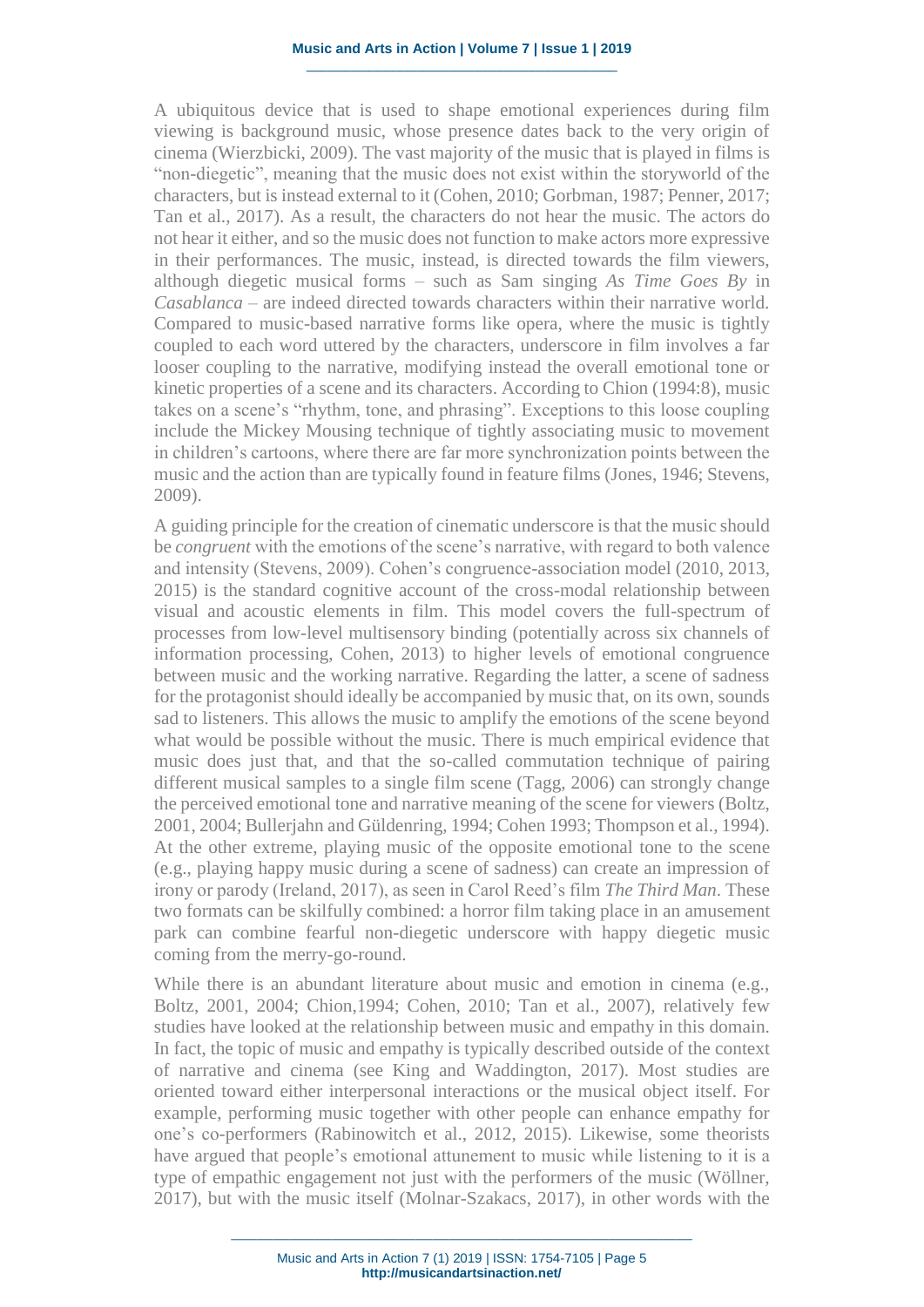"persona" of the music (Levinson, 2011). Chion (1994) classified musical underscore that is congruent with the narrative of a scene as being "empathetic music".

We are aware of few, if any, experimental studies that have looked at music's ability to influence empathy with fictional characters in film narratives, despite the fact that film viewing without music can clearly engender empathy for characters (Davis et al., 1987). The closest example is the study of Hoeckner et al. (2011), which did not look at empathy itself, but instead analyzed music's ability to modulate the "likability" of film characters, where likeability was considered by the authors as an "antecedent" to an empathic response. In that study, participants saw short film clips, each of which ended with an emotionally neutral reaction-shot of a character. The clips were shown with either melodramatic or thriller background music, or with no music. After each clip, participants had to provide a rating for the question "How unlikeable or likeable is this character?". Melodramatic background music increased character likability compared to no music, whereas thriller music decreased it. Hence, the two musical styles manipulated viewers' affinity for the characters in opposing directions.

The aim of the present study was to gauge what effect musical underscore has on people's empathic engagement with fictional characters in cinematic narratives. To the best of our knowledge, it is the first study to do so. While it would have been possible for us to give participants an empathy questionnaire and directly ask them "How much to you care about the character?" after each film clip, we took a different and less loaded approach. While watching a set of film clips, two different groups of participants provided ratings on either 1) the emotions of the *protagonist* in the film clip, or 2) *their own* felt emotions while viewing the clip (i.e., selfratings). If the emotional difference between character and self is high, this indicates that viewers fail to empathize with the character's perceived emotional state. If the difference is low, it suggests that viewers are indeed empathizing with the character. In other words, viewers' empathy is measured here by gauging the extent to which they vicariously experience the emotions of the character in the scene. Hence, our approach offers an unbiased method of estimating viewers' empathy with characters that does not rely on participants making an empathy assessment for characters. In order to address the question of interest, we applied this method to a set of unfamiliar Hollywood film clips with no underscore in their original form and then created a second set of the same clips by adding emotionally-congruent underscore specific to each clip. The major psychological issue that we wanted to address was whether adding musical underscore to the film clips would increase viewers' empathy with the characters, compared to the original version of the clips that lacked music. Based on literature showing that music can increase empathy outside of the audio-visual media, for example during interpersonal interactions (e.g., Rabinowitch et al., 2012, 2015), we predicted the music would do so with fictional characters as well.

#### **METHODS**

## **PARTICIPANTS**

A total of 71 participants (mean age 19.0, age range 17-42, 44 females and 27 males) took part in the study in exchange for partial course credit in an introductory psychology class. The study occurred in two phases, with 33 participants taking part in the first phase, and 38 in the second phase. The study was approved by the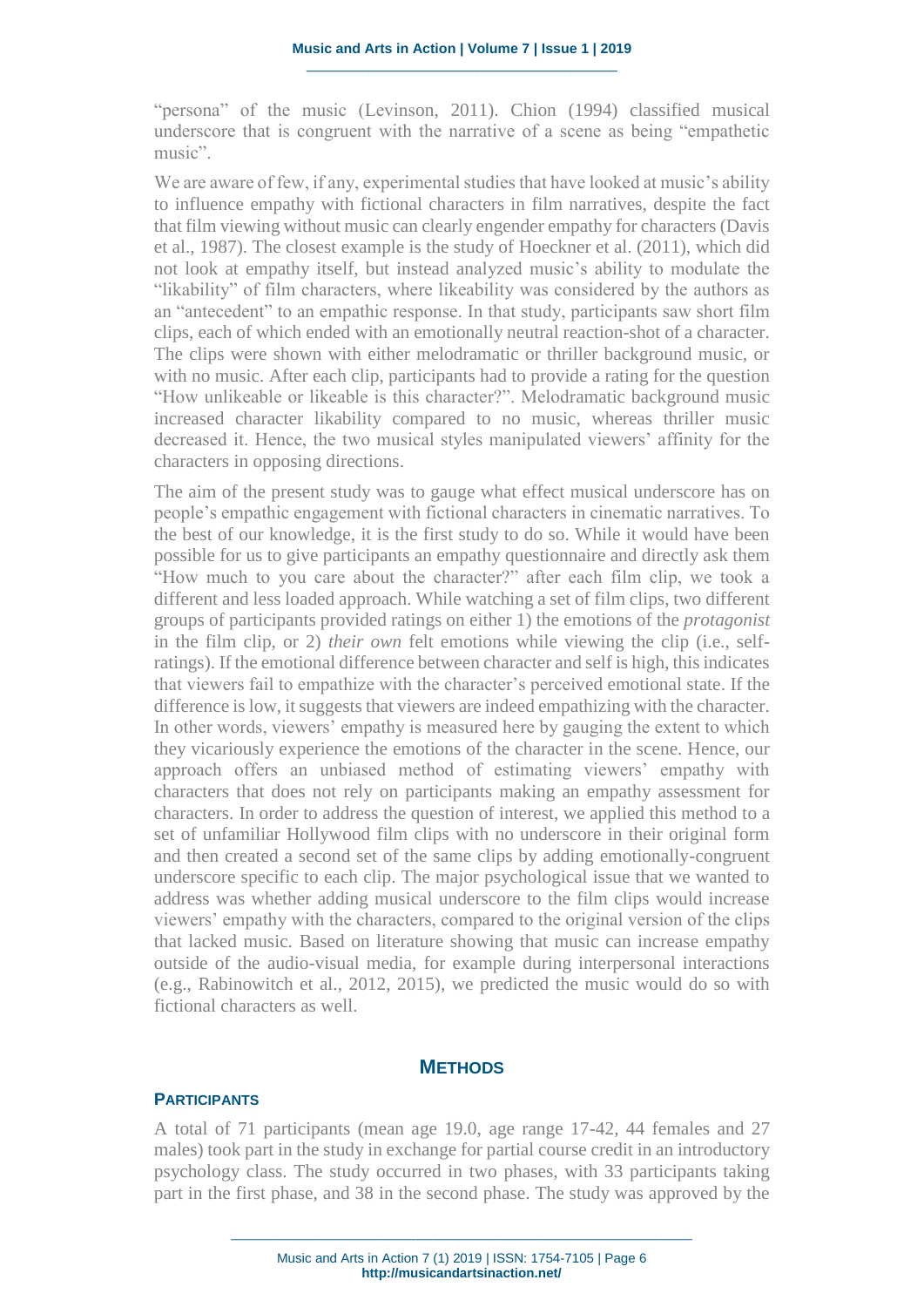McMaster University Research Ethics Board. All participants gave their informed consent prior to participation in the study. They also completed questionnaires regarding their language proficiency and their music-listening and film-viewing habits and preferences.

#### **STIMULI**

Stimuli consisted of thirty-second, single-scene film clips taken from mainstream Hollywood films that appeared from the late 1960's through the early 2000's, with the majority being from the 1970's and 1980's. All of them were in color. None of the clips contained either musical underscore or diegetic music. They were selected so as to be unfamiliar to the demographic of undergraduate participants taking part in the experiment. Clips were extracted from the full-length films using iMovie (Apple, Cupertino, CA). Every attempt was made to normalize the perceived soundvolume across the group of clips. The clips varied in terms of their settings, narrative content, and emotional intensity, the latter ranging from neutral scenes to highly intense scenes of violence. The number of characters in each clip varied, but most of the clips contained a dyadic interaction between two central characters. These characters varied in their age, gender, and ethnicity so as to present a wide diversity of characters. Due to the constraints of the short clip length (thirty seconds) and our aim to stimulate emotional responses in the viewers, some of the clips were chosen to maximize emotional intensity. In general, the most intense clips were of negative valence and displayed scenes of violence. Hence, the valence of almost all of the stimuli was either negative or neutral, with very few clips being positive. Many clips showed characters in distressing situations.

### **PROCEDURE**

The experiment was carried out in two phases. In both phases, participants were tested in groups in a large lecture hall, with stimuli presented via an LCD projector onto a large screen. In the first phase of the experiment, 33 participants viewed fiftysix film clips, each one lasting thirty seconds. All stimuli were presented via a laptop computer using Presentation (NeuroBehavioral Systems, Albany, CA). Each trial began with a still image of a "focus character" for four seconds. Participants were told to pay attention to the focus character when watching the clip. For emotional scenes that showed conflict, the focus character was, as a rule, the protagonist in the scene. Next, participants viewed a thirty-second film clip containing the focus character. After that, they had sixteen seconds to answer a series of four questions using a pen on a response sheet. 1) "Do you recognize the clip?", answered as either Yes or No. 2) "Was the clip positive or negative?", answered as either Positive, Neutral, or Negative. 3) "How intense was the clip?", answered on a Likert scale from 1 to 9, with 1 being least intense, 5 being neutral, and 9 being most intense. For the final question, half of the participants answered 4a) "How does the character feel?", answered on a Likert scale from -4 to +4, where -4 is most negative, 0 is neutral, and +4 is most positive. The other half answered 4b) "How do you feel?", answered using the same Likert scale as question 4a.

Based on a comparison between participants' responses to questions 4a and 4b, we generated a *difference score* (i.e., character – self) for each clip in the first phase of the study. A clip with a low difference score was one in which participants' selfratings from question 4b matched, on average, the character ratings from question 4a, as based on our between-subject approach. For emotional clips, this represented a situation in which participants empathized with the character. By contrast, a clip with a high difference score was generally one in which the character ratings were very negative, while participants' self-ratings were in the vicinity of neutral. This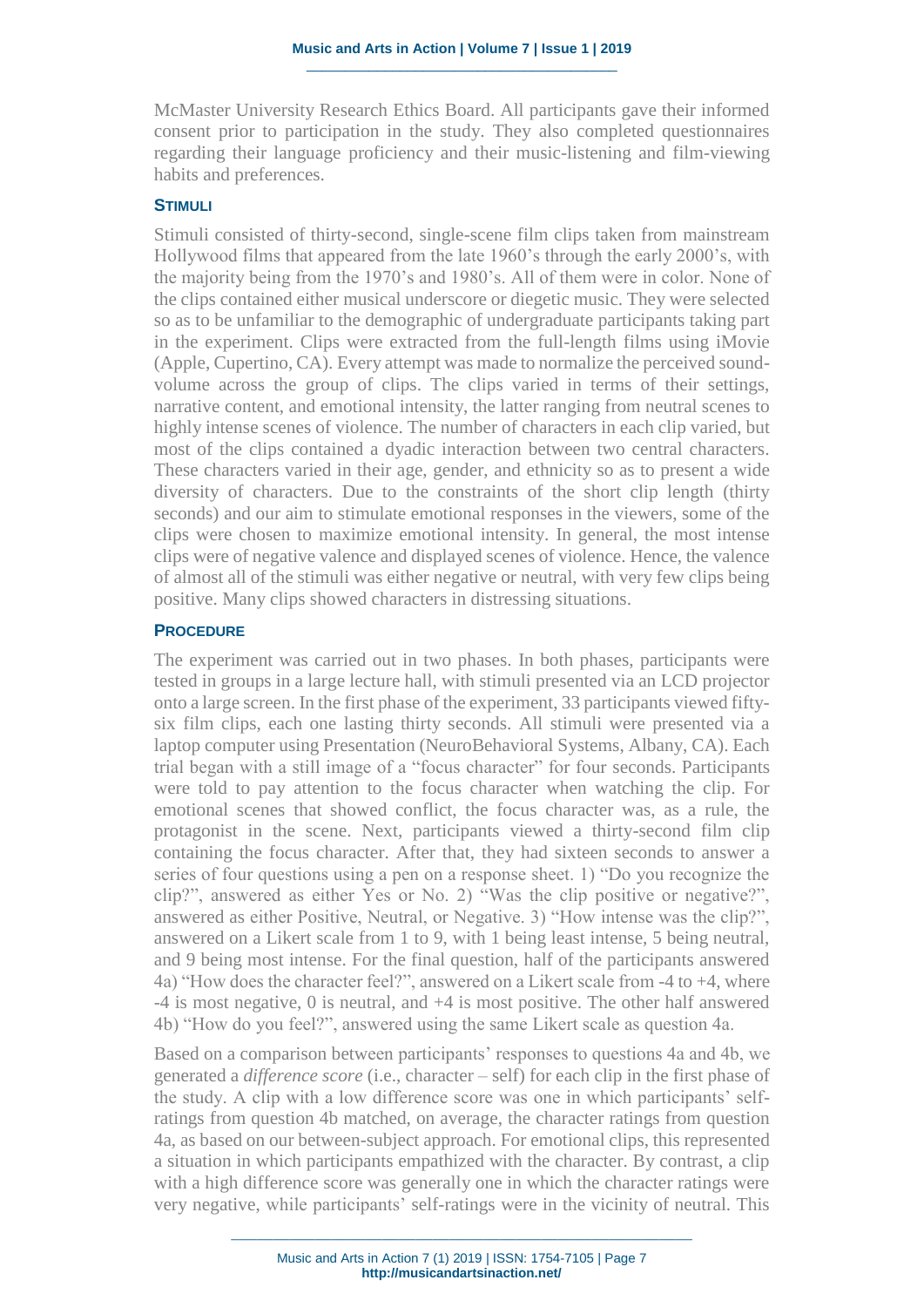represented a situation in which participants failed to empathize with a highly distressed character. We call these stimuli "mismatch" clips because of the mismatch between the emotions of the character and those of the viewer. Other clips were neutral in that both the character and the self lacked a strong emotional response. Our interest in the current experiment was to focus on the "mismatch" clips in which character ratings were highly negative, but in which self-ratings were neutral. This mismatch provided a baseline against which we could examine the potential ability of music to "close the emotional gap" between character and self.

Based on the results of this first phase of the experiment, we selected the sixteen clips with the highest difference scores (i.e., those in which participants empathized the least with distressed protagonists) and added emotionally-congruent background music to them in order to see if music could reduce the difference between character and self, and hence increase participants' empathic engagement with characters in the clips. The source films for the sixteen mismatch clips are listed in the Appendix. The musical segments were taken from a large number of pre-recorded, freely-available movie soundtracks from the internet, where the sources were typically anonymous. The music was added to the clips and the sound was edited using iMovie (Apple, 2011). Musical excerpts were selected on the basis of their emotional valence, intensity, and style. An excerpt was selected to reflect the general tone of the scene and the emotional state of the central character(s) in the clip. Most excerpts employed the standard orchestral style of Hollywood film music. In other words, they had harmonically-complex structural features along with dense orchestral textures typical of the underscore of Hollywood films. Although the process of adding music to clips was a subjective one, overall subjectivity was reduced by preparing no fewer than two musical excerpts for each clip and then deciding, from this subset, which of these candidates was most appropriate for the particular scene. This selection was done in a joint fashion by the first and second authors – both of whom are lifetime musicians – as based on a mutual agreement regarding the congruence of the music to the scene. Every attempt was made to optimize the emotional congruence of the music to the film across the thirty seconds of the clip.

In the second phase of the experiment, a new group of 38 participants performed the same procedure as the first group, but with sixteen of the original fifty-six clips now containing congruent background music. As before, half of the participants answered question 4a and half answered question 4b, and the difference scores for the music-containing clips were measured. Note that participants in the first phase only saw the mismatch clips in their original form, and that participants in the second phase only saw them in their modified musical form. Because of this between-subject approach, no participant saw the mismatch clips in both their original and musical forms.

## **ANALYSIS**

For each of the sixteen mismatch clips, a mean difference score was calculated for both the no-music and music-containing versions of the clips. Linear mixed models were generated to test the hypothesis that participants' ratings where predicted by two between-subject factors: musical underscore (absence vs. presence) and target of the emotion ratings (character vs. self), or by an interaction between these two factors. Film clip was included as a random intercept in order to model clip-to-clip variation. Models were created using the lme4 package (Bates, Bolker, and Walker, 2015) in R (v. 3.4.1, https://www.R-project.org). Statistical significance was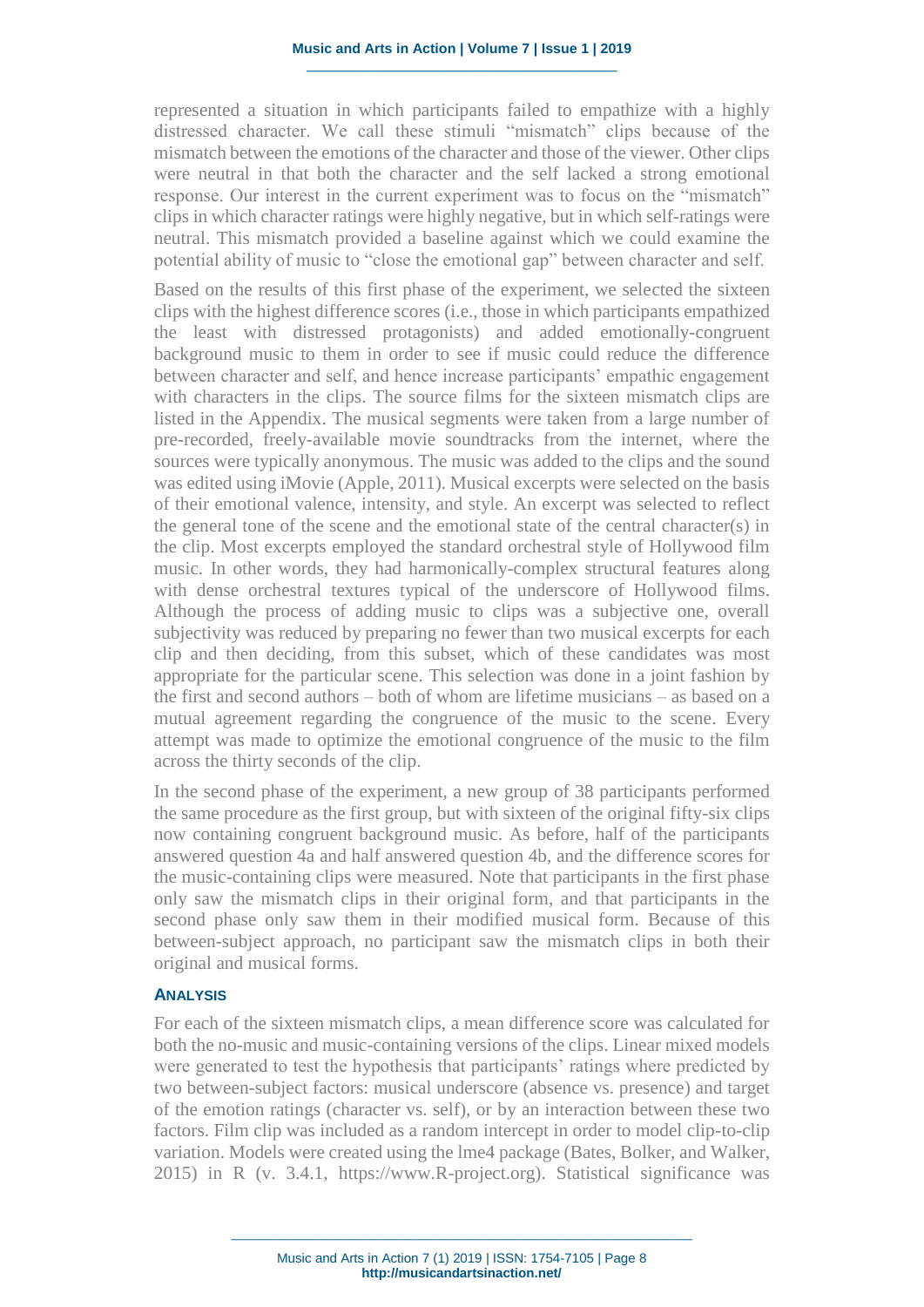determined by means of a permutation test with 1000 iterations in order to compute exact p-values.

### **RESULTS**

Figure 1 shows the mean emotion ratings (including 95% confidence intervals) for 1) the focus character and 2) the participant (i.e., self-rating) for the sixteen mismatch clips in their original form without music (top row) and the same set of clips with congruent background music added to them (bottom row). Only the negative half of the nine-point Likert scale is shown (i.e., the values of +1 to +4 are not shown), since the mismatch clips were all negative in emotional tone. The mean difference score between character and self for the clips without music was 2.06  $(SD = 0.34)$ . Adding background music to the clips resulted in a significant reduction in the difference score (F = 625.3, p<0.05) to a mean value of  $1.52$  (SD = 0.44). The emotion ratings were overall more negative in the presence of music than in its absence  $(F = 7.7, p < 0.05)$ .

The critical question for the study is how this reduction in emotional difference between character and self came about with the addition of music to the mismatch clips. As can be seen in the figure, there was no change in the character score with the addition of music ( $F = 0.86$ ,  $p = 0.22$ ). However, *there was a significant change in self-related emotions in the direction of the characters' emotions* (F = 19.9 , p<0.05), resulting as well in a significant interaction between music and emotion ratings ( $F = 13.8$ ,  $p < 0.05$ ). In other words, viewers rated their own emotions as being more similar to the ratings of the characters' emotions when background music was present, compared to when it was absent. This indicates that music increased participants' empathy for the unfamiliar fictional characters in the film clips.





Music and Arts in Action 7 (1) 2019 | ISSN: 1754-7105 | Page 9 **http://musicandartsinaction.net/**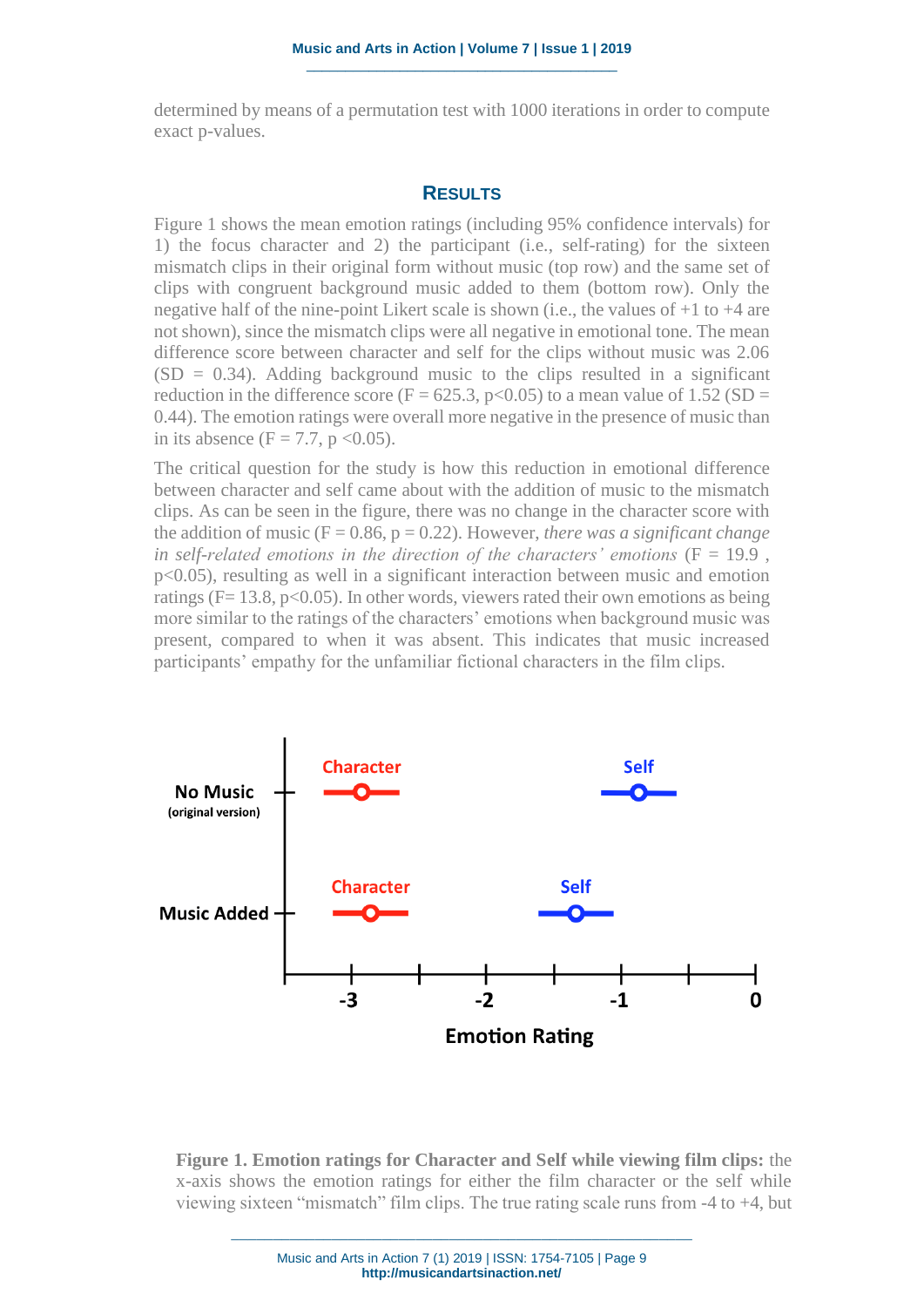only the region of -3.5 to 0 is shown, since the film clips were all of negative valence, hence leading to negative emotion ratings. The top line shows the results for the mismatch clips in their original form without music, while the bottom line shows the results when congruent underscore was added to each of the clips. Each value is the mean rating. The horizontal lines represent 95% confidence intervals.

## **DISCUSSION**

There is a large literature devoted to the topic of music and emotion, both inside and outside of a cinema context. However, few, if any, studies have addressed the issue of music's effect on empathic engagement with fictional characters during film viewing. We demonstrated here that the addition of congruent background music to clips of Hollywood films that had no underscore in their original version increased people's empathy for the main protagonist of the scene, compared to the original version of the clip with no music. Importantly, we showed that music's effect on enhancing empathy resulted from a change in *self* ratings, and not from a change in character ratings. While music has a multitude of functions and effects in cinema viewing (Cohen, 1999, 2010; Gorbman, 1987), its capacity to modulate empathic engagement with characters is an important function that has been highly understudied in the cognitive psychology literature, not least in the literature on music and empathy (King and Waddington, 2017).

A methodological novelty of the study is the manner in which we measured empathy. While we could have used a direct measurement – asking people to rate how much they cared about the character in each clip – this might have introduced a bias by making the participants focus their attention on empathy-related processes. We eliminated this bias by having distinct groups of participants make the emotion ratings for the character and for the self, thereby precluding any cognitive processing related to empathy. In other words, we measured empathy in a between-subject, rather than a within-subject, manner. This is different from previous approaches that have used the "imagine him" method of relating to a film protagonist (e.g., Davis et al. 1987), in which participants are explicitly instructed to take on the perspective of the character.

The study that most closely matches ours is that of Hoeckner et al. (2011). Their study showed that melodramatic music increased the likeability of characters in film clips, whereas thriller music had the opposite effect. The major goal of their study was to test two contrastive musical styles with a single set of clips, rather than to attempt to achieve a congruence between the music and the narrative, since the authors did not provide information about the genre properties of the film clips. In our case, we selected a different musical sample for each clip so as to optimize the emotional congruence with the narrative of each of the sixteen mismatch clips. In doing so, we were able to obtain a result whereby the music enhanced viewers' empathic engagement with the characters in the clips. Future work could compare incongruent with congruent musical samples in order to see if incongruent samples either function the same way as no-music stimuli or if they even increase the distance between character and self (see Limitations section below).

One of the central issues in the study of empathy and the arts is how the arts can be used to enhance people's social-cognition skills through a stimulation of their abilities for mentalizing and empathy. For example, Kidd and Castano (2013) provided evidence that reading literary fiction enhanced theory-of-mind functioning compared to reading non-fiction, popular fiction, or not reading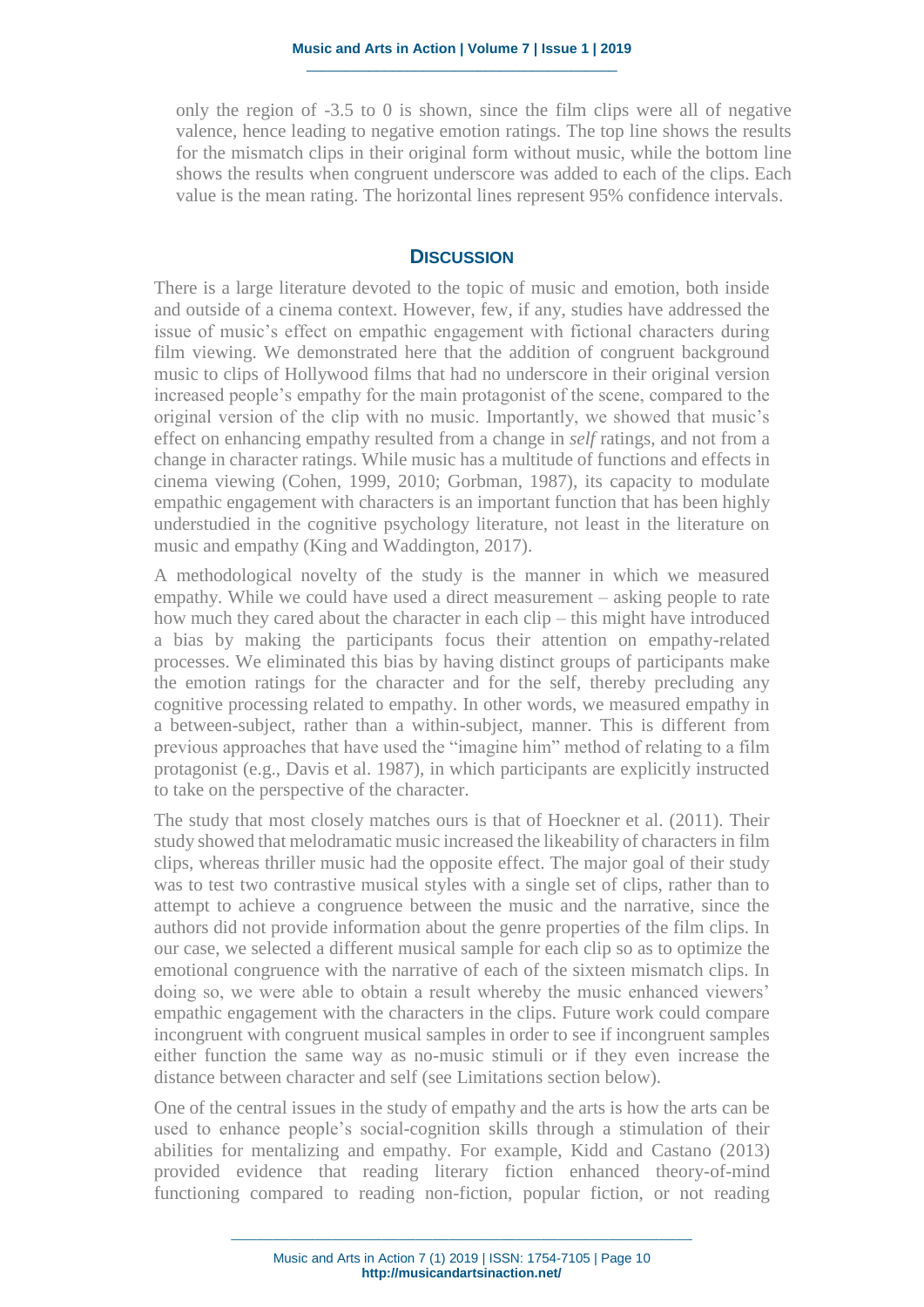anything. This was done as a short-term reading task, but Mar (2018) suggested that long-term engagement with literature can enhance social cognition over a long time scale. He proposed a "social processes and content entrained by narrative" framework that argues that exposure to stories enhances social cognition both by stimulating processes of mental inferencing with characters (including empathic engagement) and by enhancing knowledge of the social world, for example about social norms or the personality traits of characters. Shapiro and Rucker (2004) argued that watching films can enhance empathy and altruism among medical students and residents. This is especially so for films that show people suffering, where the interactions among characters in the film can permit demonstrations of empathy, compassion, kindness, and caring. Outside of the realm of stories and cinema, playing music together with others has been proposed to increase empathy among co-performers (Molnar-Szakacs, 2017; Rabinowitch et al., 2012, 2015; Wöllner, 2017). The same is suggested to occur by simply listening to music and attuning to the emotions of the music, which can increase emotional awareness, and thereby carry over to one's interactions with people. Rabinowitch et al. (2012) discussed music's potential role in "empathy education", which they defined as "working with children on social and emotional communication for gaining confidence in their ability to experience another person's emotional state and produce a relevant and supportive emotional response" (p. 494).

But what about empathy for fictional characters? As was mentioned in the Introduction, Aristotle (335 BCE/1996) proposed that empathizing with fictional characters serves a function related to emotion regulation by allowing viewers to purge negative emotions through catharsis. There is no question that people actively seek out distressing dramas and sad pieces of music because it allows them to experience a cathartic release of negative emotions. In addition, the cognitive narratology of the last few decades has made it clear that it is the character that is the principal vehicle for the vicarious experience of emotions in theatre and literature (Caracciolo, 2012/2014; Fludernik, 1996; Herman 2013, Hogan, 2011; Palmer, 2002; Ryan, 1980; Zunshine, 2006), and that stories are first and foremost about the experientiality of characters in storyworlds. Hence, devices like background music that can enhance viewers' emotional engagement with characters can increase the cathartic power of the narrative.

#### **LIMITATIONS**

The study had a number of limitations. Since the experiment was predicated on the use of "mismatch" clips in which characters were very emotional but where participants did not share in these emotions, the clips in the final stimulus set were exclusively negative in emotional valence. In looking through a large number of classic Hollywood films from the period that we used in this study, we found it difficult to identify comedic clips having the dyadic arrangement of characters that we were striving for in our film clips. We can imagine a positive-valence counterpart to the present study in which the mismatch is that between very happy characters and emotionally neutral viewers, and in which the addition of happysounding background music changes people's self-ratings from neutral to morepositive ratings. However, it is important to point out that many comedic films – and much comedy in general – show people in distressing situations, rather than joyous ones. The humor of such situations comes about from observing how people respond to uncomfortable (but typically benign) situations (McGraw et al., 2012), such as slipping on a banana peel. Thus, many comedic scenes do not show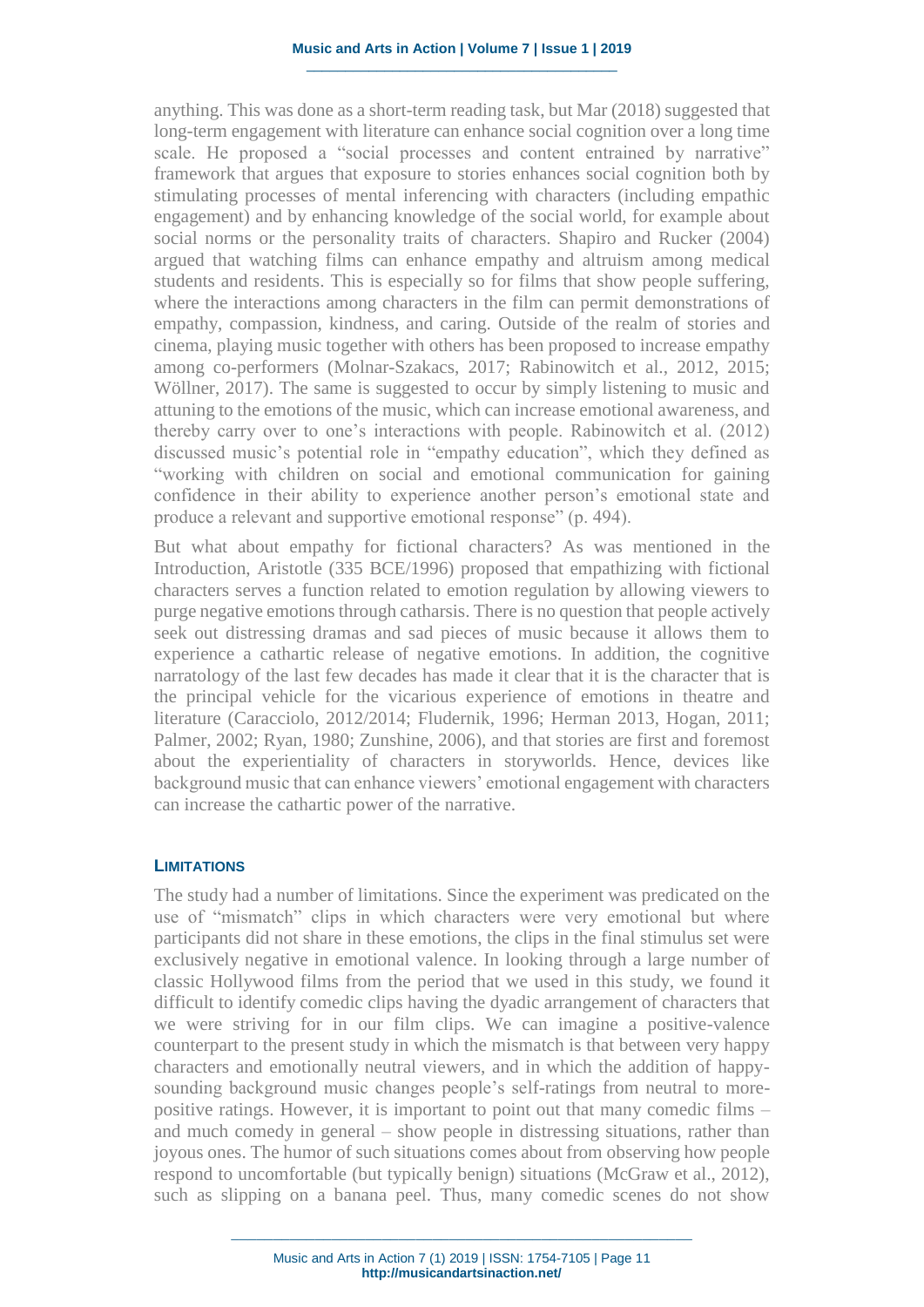characters in a happy state, but often times the opposite. Therefore, we can imagine a different type of follow-up to the current study involving the use of comedic scenes in which protagonists are *distressed* – but where viewers are neutral to this distress – and then seeing if happy-sounding background music can alter viewers' felt emotions away from neutral in the positive direction. This would be more akin to a schadenfreude effect than an empathy effect, but it would demonstrate that music can shift viewers' emotions away from the neutral baseline of a no-music version. We suspect that such a study is closer to the true nature of comedy than a study of happy characters.

Next, compared to even the briefest short films, our stimulus clips were short – only thirty seconds in duration – and were shown without any narrative context, except for directing viewers' attention to a "focus character", who was generally the film's protagonist. It would be interesting to do a follow-up study that looked at longer clips than the ones we used. That being said, the character ratings for our clips were close to -3 out of a maximal negative rating of -4 on the Likert scale. So, even a brief exposure to these scenarios led people to identify the protagonist as being in a state of high negative emotion. Television commercials are predicated on shaping viewers' emotional responses to a commercial product or social/political message in the shortest amount of time, and take full advantage of subliminal stimulus presentation (Bullerjahn, 2006). In psychology experiments, brief exposure to even static items, such as photographs of faces, can elicit strong emotions in viewers (Phelps et al., 2000).

We only looked at congruent underscore in this study. It would interesting to look at a comparison between incongruent and congruent background music (Ireland, 2017), something that has been well explored in the case of the music used in commercial advertising (Bullerjahn 2006; Shevy and Hung, 2013). The expectation would be that incongruent underscore should be much less efficient at eliciting empathic engagement with film characters than congruent underscore, since empathy is, at root, about creating a match to the emotions of another person. To the extent that incongruent music might detract from this, it should reduce the tendency to empathize with film characters. Along similar lines, we did not carry out a control experiment to examine the emotional properties of the music alone separate from the music's presence in the film clips in the second experiment. Such a control experiment should be done in future studies.

Because each experiment was done in large groups in a single setting, we were not able to vary the clip order between viewers. While each experiment had a different randomized clip order, that order was the same for all of the participants in a given experiment, hence creating the potential for unforeseen order effects, although we suspect that this potential was quite small.

Finally, the study was limited by an exclusive focus on the films and musical styles of a single culture, as well as its use of a culturally homogeneous North American cohort of participants. This impacts many aspects of the study. Cultures differ in their use of musical scales and in the conventionalized emotional interpretations of those scales. For example, India, which has the largest film industry in the world, has a much greater diversity of scale types (*raga*'s) than Western culture, and each scale has a well-defined emotional connotation (Massey & Massey, 1993). Therefore, even within the single musical context of cinematic underscore, the music can have different structural features and different emotional meanings to people in different cultures. Thus far, cognitive work on film music has given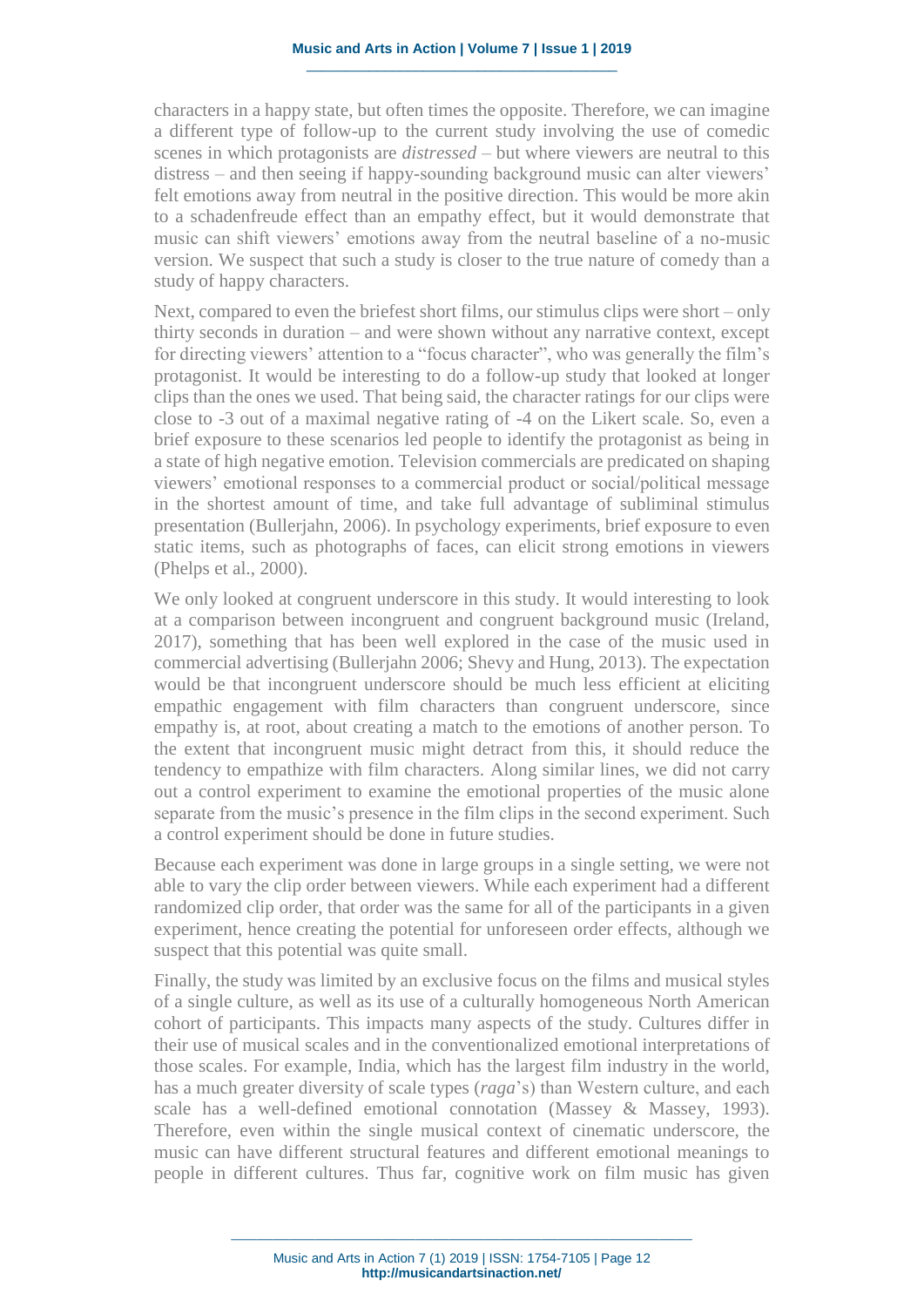virtually no attention to cross-cultural issues, not least to people's experiences of emotion in response to musical underscore.

## **CONCLUSIONS**

We have shown that the addition of congruent background music to clips from classic Hollywood films showing distressed protagonists – but in which viewers had neutral emotional responses to such scenes of distress when there was no music – led to an increase in viewers' empathic engagement with the characters. This effect of music came about not through a change in how viewers perceived the emotions of the characters, but rather by a change in viewers' own felt emotions during film viewing, a change that moved them in the direction of the characters' distress. This result looks beyond studies showing that music can enhance empathy with co-performers during social interactions by demonstrating that it can also do so with unfamiliar fictional characters in cinematic narratives. Such an effect of film narratives can be harnessed for interactions in real life, such as in the education of healthcare professionals or in sensitivity training courses that aim to reduce discrimination in the workplace.

### **APPENDIX**

The following is a listing of the films that served as the sources for the "mismatch" clips in the present study. Note that two separate clips were taken from *Kramer vs. Kramer* (#12 on this list). Hence, sixteen clips were derived from fifteen films.

- 1. Hooper, T. (Director), (1974), *The Texas Chainsaw Massacre*. United States: Bryanston Distributing Company.
- 2. Neame, R. (Director), (1972), *The Poseidon Adventure*. United States: 20<sup>th</sup> Century Fox.
- 3. Schlesinger, J. (Director), (1969), *Midnight Cowboy*. United States: United Artists.
- 4. Nichols, M. (Director), (1967), *The Graduate*. United States: Embassy Pictures/United Artists.
- 5. Kramer, S. (Director), (1967), *Guess Who's Coming to Dinner*. United States: Columbia Pictures.
- 6. Penn, A. (Director), (1967), *Bonnie and Clyde*. United States: Warner Bros.
- 7. Lumet, S. (Director), (1973), *Serpico*. United States: Paramount Pictures.
- 8. Scott, R. (Director), (1979), *Alien*. United States: 20<sup>th</sup> Century Fox.
- 9. Redford, R. (Director), (1980), *Ordinary People*. United States: Paramount Pictures.
- 10. Polanski, R. (Director), (1974), *Chinatown*. United States: Paramount Pictures.
- 11. McNaughton, J. (Director), (1986), *Henry: Portrait of a Serial Killer*. United States: Greycat Films.
- 12. Benton, R. (Director), (1979), *Kramer vs. Kramer*. United States: Columbia Pictures.
- 13. Boorman, J. (Director), (1972), *Deliverance*. United States: Warner Bros.
- 14. Schaffner, F. (Director), (1970), *Patton*. United States: 20<sup>th</sup> Century Fox.
- 15. Kubrick, S. (Director), (1971), *A Clockwork Orange*. United States: Warner Bros.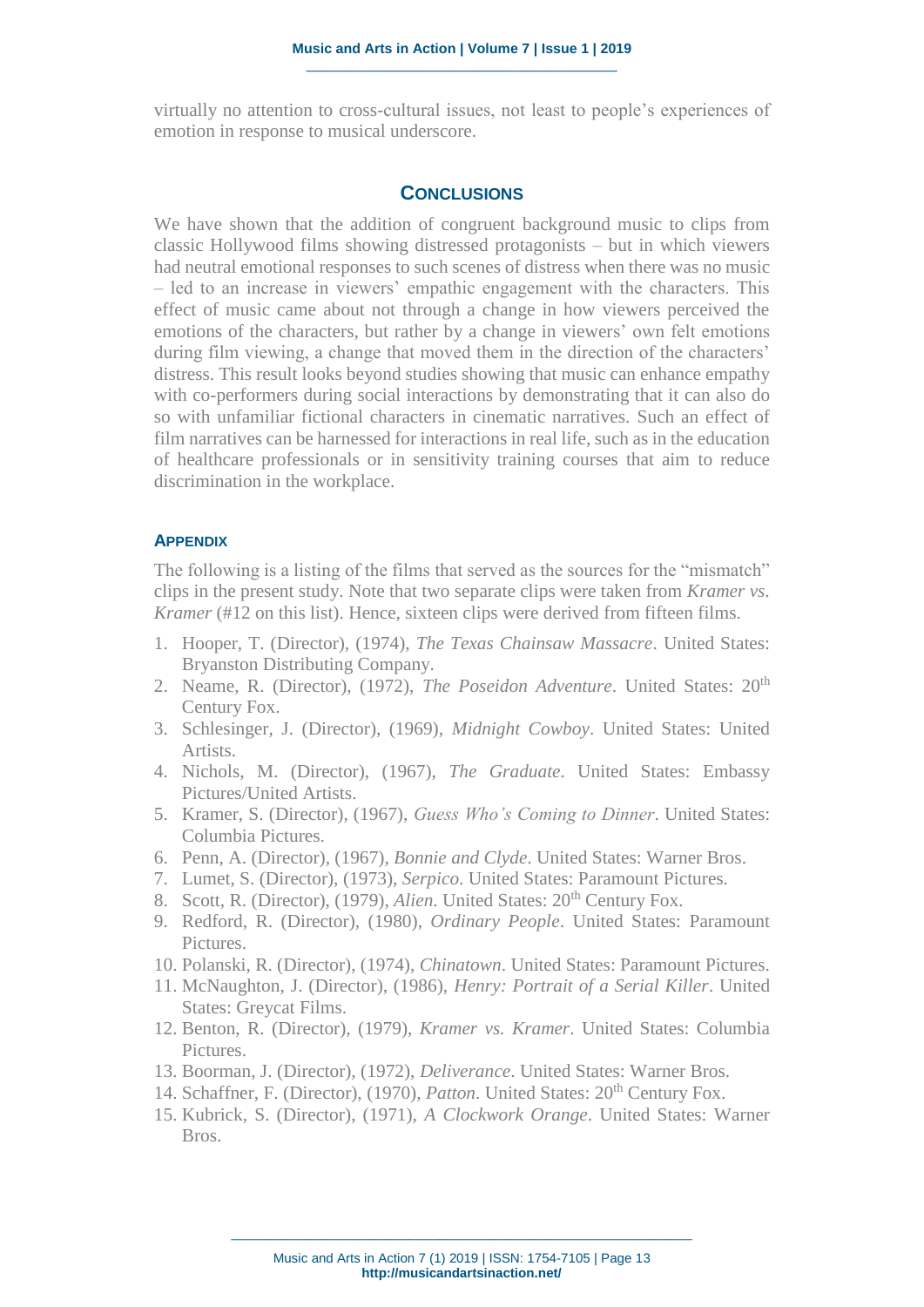#### **REFERENCES**

Aristotle (335 BCE/1996). *Poetics*. London: Penguin Books. Bates, D., Mächler, M., Bolker, B., & Walker, S. (2015). Fitting Linear Mixed Effects

Models Using lme4. *Journal of Statistical Software,* 67, 1–48. Boltz, M. G. (2001). Musical Soundtracks as a Schematic Influence on the Cognitive Processing of Filmed Events. *Music Perception,* 18(4), 427–454.

- Boltz, M. G. (2004). The Cognitive Processing of Film and Musical Soundtracks. *Memory & Cognition,* 32(7), 1194–1205.
- Bullerjahn, C. (2006). The Effectiveness of Music in Television Commercials: A Comparison of Theoretical Approaches. In S. Brown and U. Volgsten (eds.), *Music and Manipulation: On the Social Uses and Social Control of Music.* New York: Berghahn Books, pp. 207–235.

Bullerjahn, C., & Güldenring, M. (1994). An Empirical Investigation of Effects of Film Music Using Qualitative Content Analysis. *Psychomusicology,* 13, 99–118.

Caracciolo, M. (2012). Fictional Consciousnesses: A Reader's Manual. *Style*, *46*(1), 42– 65.

Caracciolo, M. (2014). Tell-tale Rhythms: Embodiment and Narrative Discourse. *Storyworlds*, *6*(2), 49–73.

Chion, M. (1994). *Audio-Vision: Sound on Screen*. New York: Columbia University Press.

Cohen, A. J. (1993). Associationism and Musical Soundtrack Phenomena. *Contemporary Music Review,* 9(1-2), 163–178.

Cohen, A. J. (1999). Functions of Music in Multimedia: A Cognitive Approach. In S. W. Yi (ed.), *Music, Mind, and Science.* Seoul, Korea: Seoul National University Press, pp. 40–68.

Cohen, A, J. (2010). Music as a Source of Emotion in Film. In P. N. Juslin and J. A. Sloboda (eds.), *Handbook of Music and Emotion.* Oxford: Oxford University Press, pp. 879–908.

Cohen, A. J. (2013). Film Music. In S. D. Lipscomb, and R. A. Kendal (eds.). *The Psychology of Music in Multimedia.* Oxford: Oxford University Press, pp. 17–47.

Cohen, A. J. (2015). Congruence-association Model and Experiments in Film Music: Toward Interdisciplinary Collaboration. *Music and the Moving Image,* 8, 5–24.

- Coplan, A. (2006). Catching Characters' Emotions: Emotional Contagion Responses to Narrative Fiction Film. *Film Studies,* 8, 26–38.
- Davis, M. H., Hull, J. G., Young, R. D., & Warren, G. G. (1987). Emotional Reactions to Dramatic Film Stimuli: The Influence of Cognitive and Emotional Empathy. *Journal of Personality and Social Psychology,* 52(1), 126–133.

de Waal, F. B. M. (2008). Putting the Altruism Back in Altruism: The Evolution of Empathy. *Annual Review of Psychology,* 59, 279–300.

- Fludernik, M. (1996). *Towards a "Natural" Narratology*. London: Routledge.
- Gorbman, C. (1987). *Unheard Melodies: Narrative Film Music*. Bloomington, IN: Indiana University Press.

Hall, E. (2017). Aristotle's Theory of Katharsis in its Historical and Social Contexts. In E. Fischer-Lichte and B. Wihstutz (eds.), *Transformative Aesthetics.* New York: Routledge, pp. 26–47.

Hatfield, E., Rapson, R. L., & Le, Y.-C. L. (2009). Emotional Contagion and Empathy. In J. Decety and W. Ikes (eds.), *The Social Neuroscience of Empathy.* Cambridge, MA: MIT Press, pp. 19–30.

Herman, D. (2013). *Storytelling and the Sciences of Mind*. Cambridge, MA: MIT Press.

Hoeckner, B., Wyatt, E. W., Decety, J., & Nusbaum, H. (2011). Film Music Influences How Viewers Relate to Movie Characters. *Psychology of Aesthetics, Creativity, and the Arts,* 5(2), 146–153.

Hogan, P. C. (2013). *How Authors' Minds Make Stories*. Cambridge, UK: Cambridge University Press.

Ickes, W. (1993). Empathic Accuracy. *Journal of Personality,* 61(4), 587–610.

Ireland, D. (2017). Great Expectations? The Changing Role of Audiovisual Incongruence in Contemporary Multimedia. *Music and the Moving Image,* 10(3), 21–35.

Jones, C. (1946). Music and the Animated Cartoon. *Hollywood Quarterly* 1(4), 364–370.

Kidd, D. C., & Castano, E. (2013). Reading Literary Fiction Improves Theory of Mind. *Science,* 342, 377–380.

King, E., & Waddington, C. (eds.) (2017). *Music and Empathy*. London: Routledge.

Levinson, J. (2011). *Music, Art, and Metaphysics: Essays in Philosophical Aesthetics*. Oxford: Oxford University Press.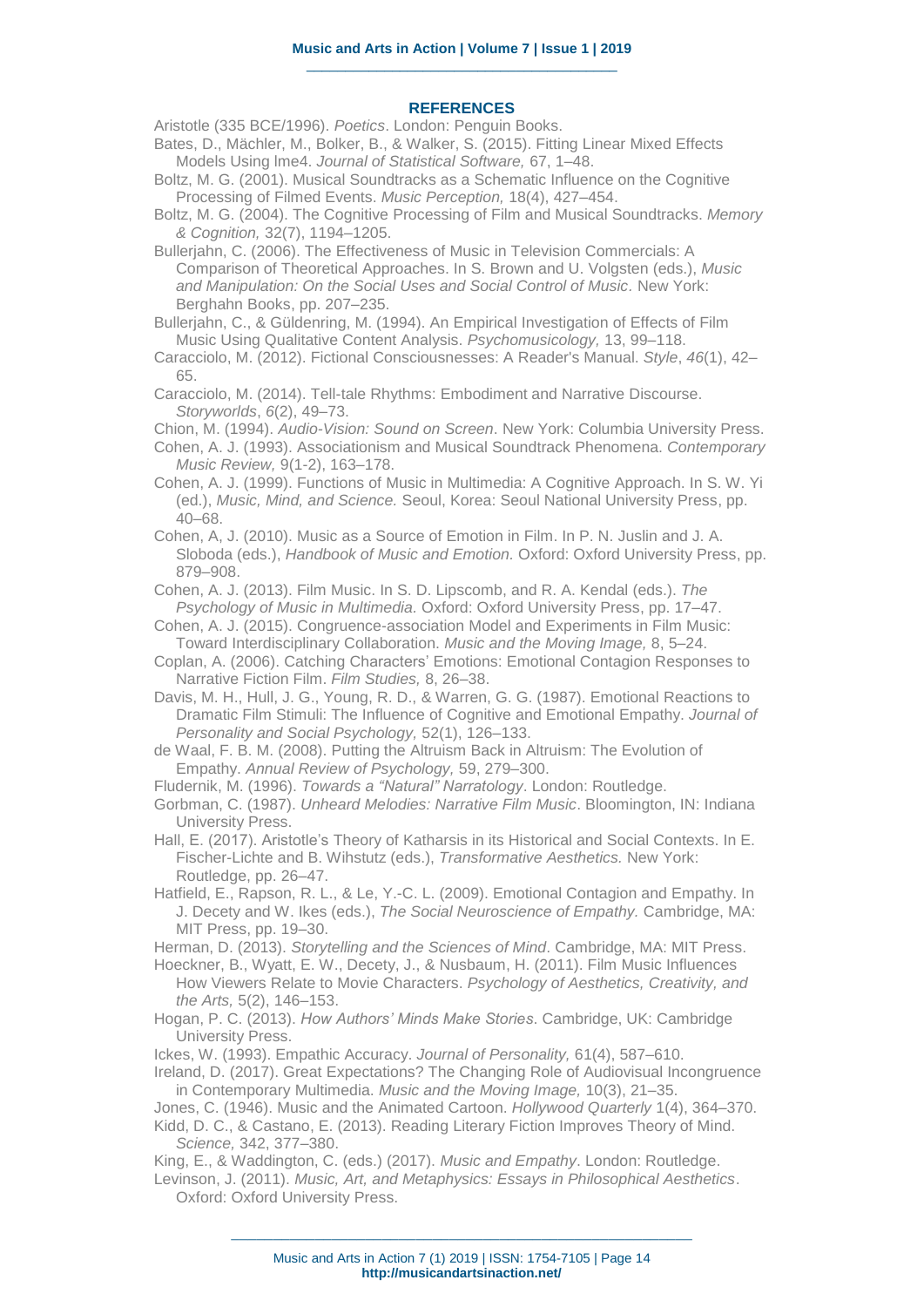Mar, R. A. (2018). Evaluating Whether Stories Can Promote Social Cognition: Introducing the Social Processes and Content Entrained by Narrative (SPaCEN) Framework. *Discourse Processes,* 55(5-6), 454–479.

Mar, R. A., & Oatley. K. (2008). The Function of Fiction is the Abstraction and Simulation of Social Experience. *Perspectives on Psychological Science,* 3, 173–192.

Massey, R., & Massey, J. (1993). *The Music of India*. London: Kahn & Averill.

McGraw, A. P., Warren, C., Williams, L. E., & Leonard, B. (2012). Too Close for Comfort, or too Far to Care? Finding Humor in Distant Tragedies and Close Mishaps. *Psychological Science* 23(10), 1215–1223.

Molnar-Szakacs, I. (2017). Music: The Language of Empathy. In E. King, and C. Waddington (eds.), *Music and Empathy.* London: Routledge, pp. 97–123.

Palmer, A. (2002). The Construction of Fictional Minds. *Narrative*, 10, 28–46.

Paulus, F. M., Müller-Pinzler, L., Westermann, S., & Krach, S. (2013). On the Distinction of Empathic and Vicarious Emotions. *Frontiers in Human Neuroscience*, 7, 196.

Penner, N. (2017). Rethinking the Diegetic/Nondiegetic Distinction in the Film Musical*. Music and the Moving Image,* 10(3), 3–20.

Phelps, E. A., O'Connor, K. J., Cunningham, W. A., Funayama, E. S., Gatenby, J. C., Gore, J. C., & Banaji, M. R. (2000). Performance on Indirect Measures of Race Evaluation Predicts Amygdala Activation. *Journal of Cognitive Neuroscience,* 12(5), 729–738.

Rabinowich, T.-C., Cross, I., & Burnard. P. (2012). Long-term Musical Group Interaction has a Positive Influence on Empathy in Children. *Psychology of Music,* 41(4), 484– 498.

Rabinowich, T.-C., & Knafo-Noam, A. (2015). Synchronous Rhythmic Interaction Enhances Children's Perceived Similarity and Closeness Towards Each Other. *PLoS ONE,* 10(4), e0120878.

Ryan, M.-L. (1980). Fiction, Non-factuals, and the Principle of Minimal Departure. *Poetics*, *9*, 403–422.

Shamay-Tsoory, S. G. (2011). The Neural Bases for Empathy. *The Neuroscientist,* 17(1), 18–24.

Shapiro, J., and Rucker, L. (2004). The Don Quixote Effect: Why Going to the Movies can Help Develop Empathy and Altruism in Medical Students and Residents. *Families, Systems, & Health,* 22(4), 445–452.

Shevy, M., & Hung, K. (2013). Music in Television Advertising and Other Persuasive Media. In S.-L. Tan, A. J. Cohen, S. D. Lipscomb, and R. A. Kendal (eds.), *The Psychology of Music in Multimedia.* Oxford: Oxford University Press, pp. 315–338.

Smith, R. H., Powell, C. A. J., Combs, D. J. Y., & Schurtz, D. R. (2009). Exploring the When and Why of Schadenfreude. *Social and Personality Psychology Compass,* 3/4, 530–546.

Stevens, M. (2009). *Image in Concert: Using Images in the Instrumental Music Concert*. Sydney, Australia: Music and Media.

Storm, W. (2016). *Dramaturgy and Dramatic Character: A Long View*. Cambridge, UK: Cambridge University Press.

Tagg, P. (2006). Music, Moving Images, Semiotics, and the Democratic Right to Know. In S. Brown and U. Volgsten (eds.), *Music and Manipulation: On the Social Uses and Social Control of Music.* New York: Berghahn Books, 163–186.

Tan, S.-L., Spackman, M. P., & Bezdek, M. A. (2007). Viewers' Interpretations of Film Characters' Emotions: Effects of Presenting Music Before or After a Character is Shown. *Music Perception.* 25(2), 135–152.

Tan, S.-L., Spackman, M. P., & Wakefield, E. M. (2017). Effects of Diegetic and Nondiegetic Music on Viewers' Interpretations of a Film Scene. *Music Perception,* 34(5), 605–623.

Thompson, W. F., Russo, F. A., & Sinclair, D. (1994). Effects of Underscoring on the Perception of Closure in Filmed Events. *Psychomusicology,* 13, 9–27.

van der Schyff, D., & Krueger, J. (in press). Musical Empathy, From Simulation to 4E Interaction. In A. F. Corrêa (ed.), *Music, Sound, and Mind.* Rio de Janeiro: Editora da ABCM.

Wierzbicki, J. (2009). *Film Music: A History*. New York: Routledge.

Wöllner, C. (2017). Music and Empathy. In E. King, and C. Waddington (eds.), *Music and Empathy.* London: Routledge, pp. 139–156.

Zunshine, L. (2006). *Why We Read Fiction: Theory of Mind and the Novel*. Columbus, OH: The Ohio State University Press.